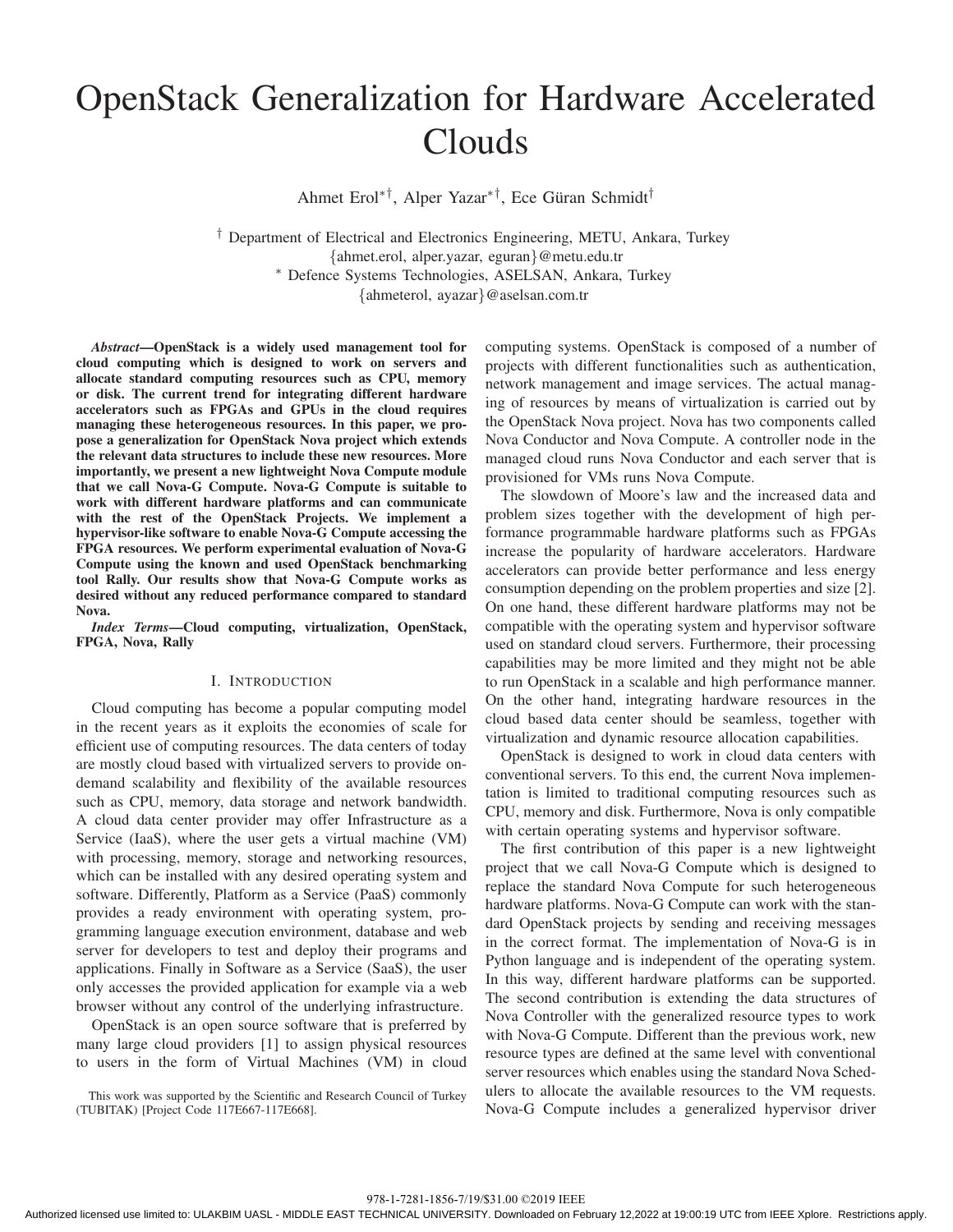

Fig. 1. Detailed Nova block diagram.

to access the available resources on the respective hardware similar to standard Nova Compute. To this end, we implement FPGAvisor software that functions similar to a hypervisor for FPGA as an example for allocation of non-standard hardware resources.

We demonstrate the functionality and performance of Nova-G Compute with a number of experiments including tests with Rally Tool which is the OpenStack framework for performance analysis and benchmarking. Our results show that Nova-G Compute can work seamlessly with OpenStack and can boot VMs as desired without any performance decrease compared to Nova Compute.

# II. OPENSTACK AND HETEROGENEOUS CLOUD COMPUTING

#### *A. OpenStack*

OpenStack is a very popular cloud resource management tool with yearly increasing revenue in the market [3]. It controls compute, storage, and networking resources of the cloud by provisioning virtual machines (VM) [4]. These VMs are configured according to predefined *flavors* which quantify the amount of resources of the available types such as CPU, memory, disk and networking. An administrative user can create, edit, and delete flavors.

Main control functions of OpenStack run on a *controller node* whereas clients run on the *compute nodes* that are managed. OpenStack consists of many modules that are called *projects*.

Nova is the OpenStack project that enables provisioning of compute nodes through virtualization technologies such as hypervisors. The components of Nova are shown in Figure 1.

Nova API allows access to Nova services such as creating VMs, updating flavors, listing hypervisor properties [5]. Nova Conductor is the main part of Nova that manages its operations. It runs on the controller node and all other components of Nova communicate with Nova Conductor. Nova Compute is the client software that runs on the compute nodes. Nova Scheduler selects the compute node to run the requested VM that is defined by flavors according to available resources in the system. Flavor data structure is characterized by sqlalchemy api model. All the information about resources allocations which is defined by API models stored in the Database (DB) on the controller node.

Keystone provides the authentication mechanism. Most API clients must be authenticated by Keystone to make API requests. [6]. Neutron provides network connectivity to the VMs created by Nova. VMs have vNIC (virtual Network Interface Card) interfaces created by hypervisors. vNIC connectivity is established via networking services of Neutron [7]. Neutron provides an API to create and manage networks, create/delete ports and manage L3 services [8].

Glance is a VM image service which discovers, registers, and retrieves virtual machine images [9]. Horizon provides web user interfaces to other OpenStack projects for effortless cloud management activities such as creating VMs, monitoring and configuring networks. etc [10].

## *B. Nova VM Instantiation*

OpenStack instantiates a new VM by the following operations which are mainly carried out by Nova [4].

- 1) User first gets authenticated by Keystone and then requests a VM of a selected flavor through Nova API which verifies and forwards the request to Nova Conductor.
- 2) Nova Conductor formats the request for scheduling and forwards it to Nova Scheduler.
- 3) Nova Scheduler filters the available resources according to the requested VM flavor and selects a compute node to run the VM.
- 4) Nova Conductor sends the VM information to Nova Compute on the the selected compute node.
- 5) Nova Compute requests IP & MAC addresses from Neutron and the disk image to run the VM from Glance. Once the everything is ready, it calls the hypervisor on the compute node to run the requested VM.
- 6) When the VM is successfully instantiated by hypervisor, Nova Conductor updates the DB and notifies the user.

All the information passing in the above steps among the OpenStack projects together with other communication to other components such as MySQL database, hypervisors, vNICs use Advanced Message Queue Protocol (AMQP) to communicate [11]. Oslo messaging protocol is implemented over a Rabbit Message Queue [12] to make Remote Procedure Calls (RPC). OpenStack supports a list of different hypervisors through specific drivers [13].

#### *C. Heterogeneous Cloud Computing and OpenStack Support*

Employing different hardware platforms in the cloud is a popular topic both academically and commercially. To this end, cloud computing systems are integrated with hardware accelerators realized on FPGA platforms [14], GPU (Graphics Processing Unit) [15] , TPU (Tensor Processing Unit) [16] and IoT Hardware [17]. [18] is a pioneering work that proposes a cloud-based data center architecture accelerated with reconfigurable FPGA for use in Microsoft data centers. In this study, an Altera Stratix V-based hardware accelerator card was added to each compute node which can accelerate an application running on the machine on which it is connected or can be used as a network appliance without putting a load on the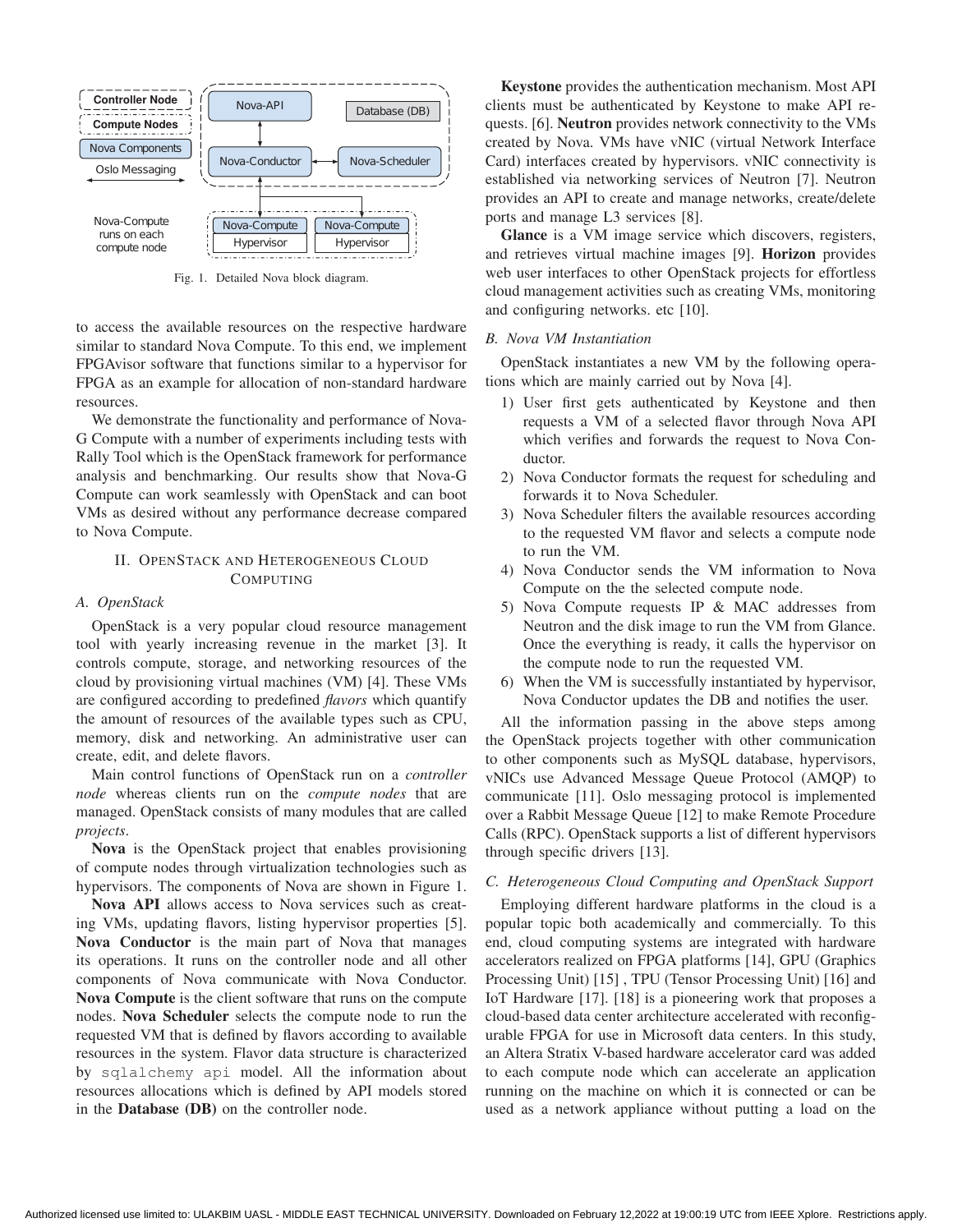CPU. Regarding the management of the FPGA resources [19] proposes assigning FPGA reconfigurable regions in the scope of IaaS/HaaS (Hardware as a Service) by using OpenStack. However, it does not describe how FPGA resources are defined and assigned using Nova. In the follow-up work [20], virtualization of hardware accelerators is discussed without giving details on what should be changed in OpenStack and how it should be implemented. Here it is important to note that FPGA SoC platforms come with a processor [21] which enables the cloud service provider to employ stand alone FPGA cards without a server for implementing energy efficient accelerators.

The sub-field extra\_spec of Nova data structure is used to integrate GPUs into OpenStack platform in the paper [22]. As this field is a sub-field of existing standard resource types, it cannot be used by the standard Nova Schedulers. In [23], network is accelerated by transferring Openstack network services to switch hardware and allowing Nova to access them. In [24], a new component named IoTronic is added to OpenStack as Sensing as a Service for IoT systems. OpenStack has a recent project called Cyborg [25] which is proposed as a service for managing accelerators such as FPGAs, GPUs etc. Cyborg is designed to work with Nova Compute as an agent and cannot work stand alone. Hence, it does not support heterogeneous cloud hardware that is not connected to a CPU via PCI. Moreover, effective scheduling of accelerators are not possible because it uses extra\_spec field to define the different types of resources similar to [22].

#### III. GENERALIZATION OF OPENSTACK NOVA

The current OpenStack implementation is limited to manage conventional compute resources such as CPU, RAM and disk. Moreover, compute nodes are restricted to standard server hardware and few operating systems. To this end, we propose an extension of Nova data structure to accommodate new resource types. More importantly we propose a new and lightweight Nova Compute that we call Nova-G Compute which runs on any OS or hardware platform.

# *A. Nova Data Structure Extensions and Modifications to Support Generalized Resources*

Compute Node Resource Database Extensions: MySQL is used as the main database in OpenStack environment. Nova Controller stores the information about the types of resources and their current usage in database tables. We extend this table with the new resource types and their usage values maintaining the original data structure. Table I shows a partial example with the current resource types and two new added fields. Here, resource\_g1 can represent fpga resources whereas resource\_g2 can represent gpus. The usage of these resources in the related compute node is represented as an Integer type. More resource types can be added to the database in the same manner. As we preserve the data structure, each new resource type can be chosen independently in a flavor to create new VM configurations. Generalized resources do not have to be on the same compute node

TABLE I EXTENDED COMPUTE NODE RESOURCE DATABASE.

| Field           | Type    | Field              | <b>Type</b> |  |
|-----------------|---------|--------------------|-------------|--|
| id              | Integer | service_id         | Integer     |  |
| vcpus           | Integer | vcpus_used         | Integer     |  |
| memory_mb       | Integer | memory_mb_used     | Integer     |  |
| $local_qb$      | Integer | local_qb_used      | Integer     |  |
| hypervisor_type | Text    | hypervisor_version | Text        |  |
| cpu_info        | Text    |                    |             |  |
| resource_q1     | Integer | resource_q1_used   | Integer     |  |
| resource_q2     | Integer | resource_g2_used   | Integer     |  |

with vcpus or memory. With the help of this flexibility, one can define a flavor without any cpu or memory that is only including generalized resources. Nova-G Compute module will instantiate resource\_g type resources defined in flavor. For example if the compute node is a standalone FPGA accelerator card, a VM without vCPU and with a fpga can be instantiated.

Flavor Data Structure Extensions: Nova Controller represents the flavors for VMs using sqlaclhemy models. To this end, sqlalchemy api model should also be modified by adding resource\_g fields so that applications which are trying to connect database can use the new resource types. The modified model is shown in the Listing 1.

Listing 1. Extended Flavors sqlalchemy model after modifications

```
class Flavors(API_BASE):
__tablename__ = 'flavors'
\_table\_args = (
schema.UniqueConstraint("flavorid", name="
    uniq_flavors0flavorid"),
schema. UniqueConstraint ("name", name="
   uniq flavors0name"))
id = Column(Integer, primary_key=True)
name = Column(String(255), nullable=False)
memory_mb = Column(Integer, nullable=False)
vcpus = Column(Integer, nullable=False)
resource_g1 = Column(Integer, nullable=False)
resource_g2 = Column(Integer, nullable=False)
root_gb = Column(Integer)
ephemeral_gb = Column(Integer)
```

```
flavorid = Column(String(255), nullable=False)
swap = Column(Integer, nullable=False, default
   =0)
rxtx_factor = Column(Float, default=1)
vcpu weight = Column(Integer)
disabled = Column(Boolean, default=False)
is_public = Column(Boolean, default=True)
```
Nova Scheduler Operation with Resource Extensions: Nova scheduler uses these extended flavors to choose suitable compute nodes for the new VMs that are requested. Therefore, adding resource\_g fields at the same level as the conventional resources such as vcpus give lots of flexibility for scheduling algorithms. All of the the existing filtering and weighting algorithms of Nova Scheduler can be extended to include resource\_g or new filtering algorithms can be added to leverage efficiency of scheduling algorithms.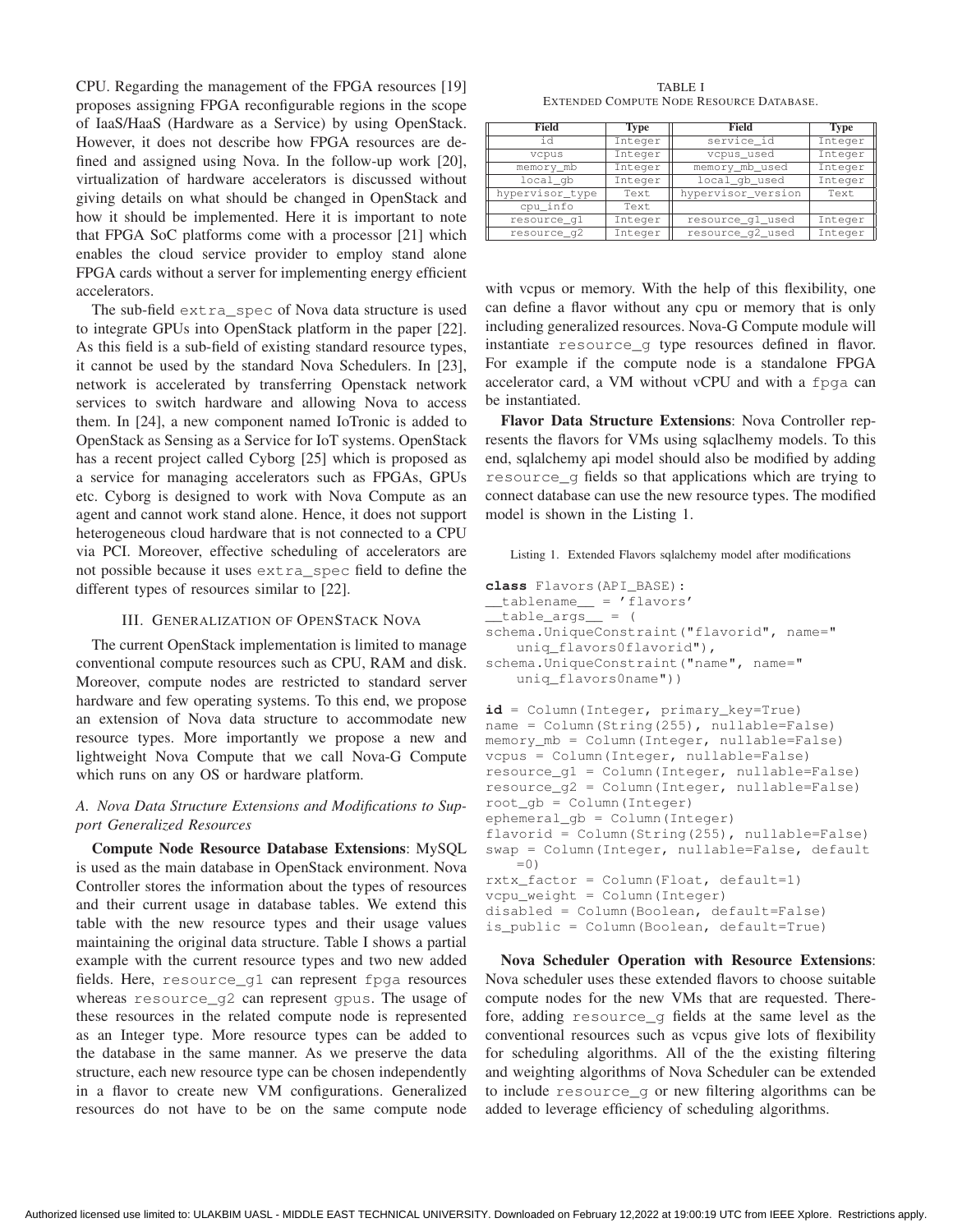# *B. Nova-G Compute*

OpenStack provides virtualized compute resources by Nova Compute which works on compute nodes with the help of hypervisors. Original Nova Compute software is developed to work on cloud servers and has many complex sub-systems. Nova-G Compute is designed to replace Nova Compute and work on standalone FPGA SoCs with CPU or any other customized hardware accelerators in the cloud such as the architecture proposed in [26]. To this end, we develop a lightweight Nova-G Compute that seamlessly works with other OpenStack projects by correctly generating messages as well as correctly parsing the received messages and taking the necessary actions. Nova-G Compute does not have any external software dependencies therefore it is meant to work on any operating system. Nova-G Compute is developed from scratch in Python 2.7 language in a similar structure to Nova Compute as seen in the the block diagram that is shown in the Figure 2.

Nova-G Compute communicates with Nova Conductor and Neutron during VM instantiation in the same steps as explained in Section II-B. To this end, we use Rabbit Message Queue as in standard Nova implementation. Nova-G Compute Encoder module properly formats the messages and sends them to the Rabbit Message Queue. Similarly the Decoder module receives the messages from the Rabbit Message Queue and parses them properly. Then, the required actions are taken by Nova-G Compute according to the message contents. The standard OpenStack messages are supported together with the extensions of the resource database and flavor data structures as explained in Section III-A. OpenStack communication generally is based on RPC. Nova-G Compute core module can respond these RPC requests and can make RPC requests to the other OpenStack components.

OpenStack API Support: Nova-G Compute module can use the APIs of other OpenStack components. Nova-G Compute uses Glance API to retrieve the required VM images. Moreover, it takes advantage of Neutron API to control the OpenStack network.

Hypervisor driver: Standard Nova Compute supports predefined hypervisors which work on standard server hardware [13]. Since Nova-G Compute is designed to support nonstandard hardware, appropriate support is required for the virtualization of this hardware with custom hypervisors. To this end, a hypervisor driver module is developed to abstract the Nova-G Compute implementation from the custom hypervisor depending on the type of resource\_g. Nova-G Compute core gathers all the information and provides them to the hypervisor driver. The Hypervisor driver gives commands to the custom hypervisor for the specific hardware type to instantiate the requested VM. Moreover, it gets the VM status information from the custom hypervisor.

State Reporter: Nova-G Compute core collects the VM Status information and reports the current state of the compute node to the Nova Conductor using the State Reporter Module. These messages are compatible with the current OpenStack



Fig. 2. Nova-G logical block diagram.

implementation.

#### *C. FPGAvisor*

Nova-G Compute requires a custom hypervisor that can communicate with hypervisor drivers depending on the resource q which could be any hardware component. In this work, we select FPGA as the generalized resource and develop a custom hypervisor that we call FPGAvisor to demonstrate the capabilities of our proposed extensions and Nova-G Compute. Moreover, each FPGA is not considered as single resource. FPGAs are divided into re-configurable regions. Individual re-configurable regions of FPGAs are regarded as single resource\_g unit. Each region can be separately programmed by FPGAvisor.

FPGAvisor is controlled by the hypervisor driver of Nova-G Compute. Nova-G Compute provides the IP and MAC addresses and the image for the FPGA reconfigurable region to FPGAvisor through the hypervisor driver. Afterwards, FP-GAvisor programs the selected region with the FPGA image supplied by Glance and assigns the IP and MAC addresses for the specific reconfigurable region. FPGAvisor collects data from the reconfigurable regions to provide Nova-G state reporter. The data includes utilization of FPGA reconfigurable regions, power consumption of FPGA and network traffic. This collected data are used by other OpenStack components such as Nova Scheduler for effective scheduling algorithms.

#### *D. Capabilities of Nova-G Compute*

Nova-G Compute takes advantage of the current OpenStack structure and supports heterogeneous hardware resources. Nova-G Compute provides most of the capabilities of Nova Compute without needs for changing general OpenStack implementation. Capabilities of the Nova-G Compute are summarized below.

- Reports the current state of compute nodes depending on the resource type
- Generalized hypervisor driver interface for different resources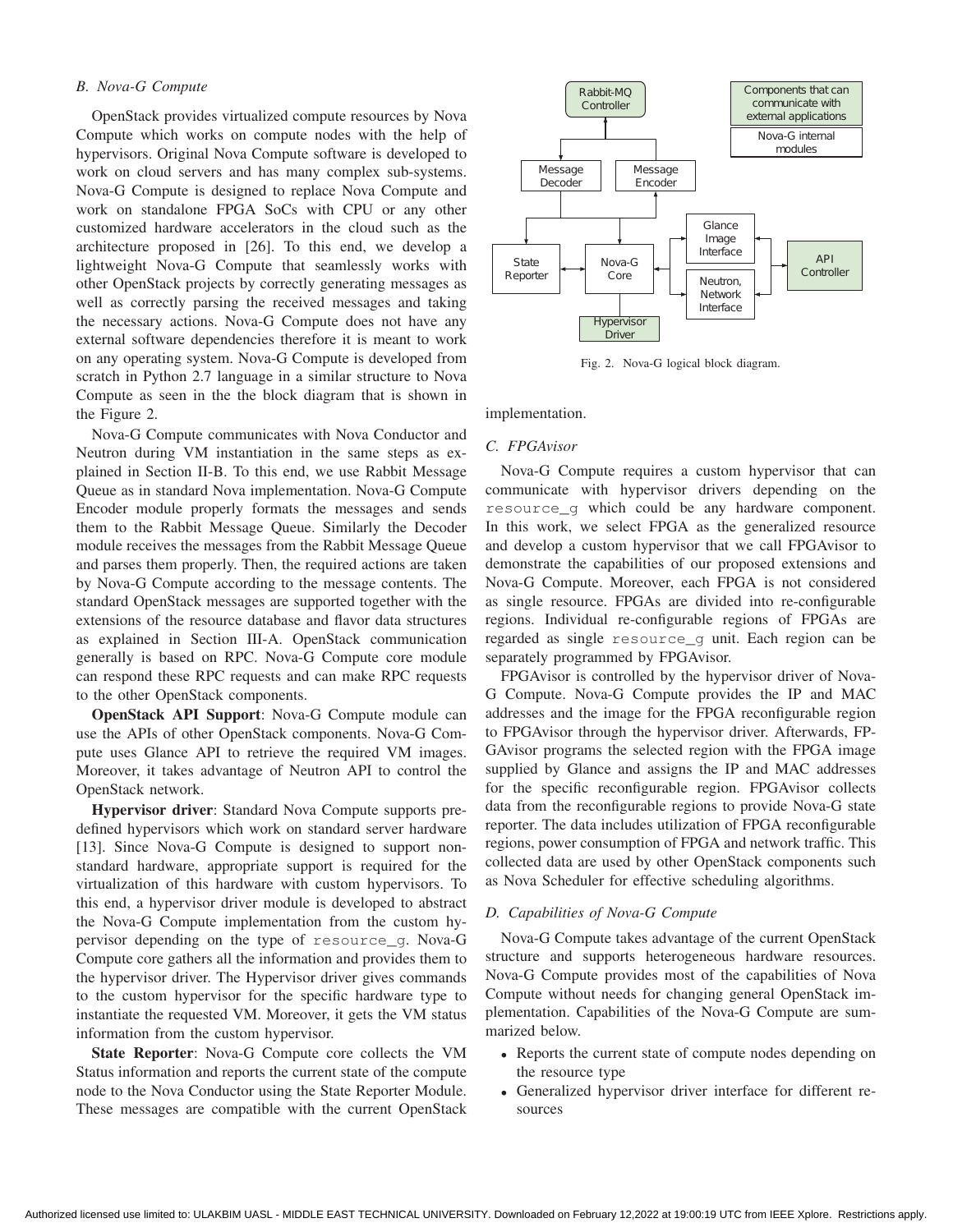

Fig. 3. Test setup block diagram.

- Ability to make RPC request and respond to RPC requests in the same way that OpenStack does
- Successful instance initialization via given VM image
- IP & MAC configuration with Neutron project
- Instance state reporting ability
- No any other software dependencies rather than RabbitMQ
- Does not require Nova Compute to work with nonstandard resources
- Lightweight implementation resulting in low RAM usage

# IV. EVALUATION AND RESULTS

The developed Nova-G Compute together with the extensions to support different resource types is tested on a test setup which has basic OpenStack projects such as Horizon, Nova, Neutron and Glance. All these installed projects are fully functional. The test set-up consists of a single physical computer with three virtual machines to simulate the controller node and two compute nodes. The physical computer has Intel Core i7-7500U CPU, 16GB of RAM and Windows 10 64 bit operating system. The virtualization software to create the nodes is selected as Oracle VM VirtualBox with Ubuntu 16.04 LTS operating system. VirtualBox provides flexibility with VM management, has user friendly interface and more importantly supports creating virtual NAT network for VMs.

Each virtual machine has two virtual network interfaces. The first interface is used as management network for Open-Stack with pre-defined virtual NAT network. The other interfaces are used to connect to The Internet with a network bridge interface shown in Figure 3. Each node can communicate with the other nodes over the virtual NAT network with a minimum delay.

On the controller node, Keystone, Nova, Neutron and Glance OpenStack projects are installed and configured properly to work on given setup. Standard Nova Compute is installed on the first node where Nova-G Compute is installed on the second node. Nova-G only depends on the Rabbit MQ therefore Rabbit MQ is also installed separately on this node. This set-up does not include any real heterogeneous hardware and is dedicated only for the performance evaluation of the extensions for the generalizations and Nova-G Compute. Hence we modify the FPGA-visor to return with the proper response as if the FPGA reconfigurable region is programmed and ready.

# *A. Basic Functional Tests*

Test 1: Verification of network interfaces: All OpenStack communication is over the network therefore first the connectivity between all nodes are tested. Round-trip times (RTT) between vNICs that are connected to the Virtual Network, are measured. The mean of RTT is 0.355 ms between the controller and the compute nodes. This RTT value is used as reference for other time measurements.

Test 2: Verification of Nova-G Compute compatibility: The connectivity between OpenStack services and their operation are tested. The OpenStack project, Horizon is used in this test. With the help of the Horizon Module, the state of services in OpenStack is viewed and tracked as shown in the Figure 4. Nova-G Compute is working on the compute node named as compute1. The original Nova Compute is active on the compute node called compute2. Both Nova Compute versions are identified by OpenStack system in the same manner named nova-compute.

Horizon shows both compute1 and compute2 nodes in Up state. Furthermore, these states are continuously updated as Up. This test verifies that Nova-G Compute properly operates and it is compatible with the standard OpenStack implementation.

# **System Information**

| <b>Services</b>    | <b>Compute Services</b> |            | Network Agents |              |
|--------------------|-------------------------|------------|----------------|--------------|
| Displaying 5 items |                         |            |                |              |
| <b>Name</b>        |                         | Host       | Zone           | <b>State</b> |
| nova-scheduler     |                         | controller | internal       | Up           |
| nova-consoleauth   |                         | controller | internal       | Up           |
| nova-conductor     |                         | controller | internal       | Up           |
| nova-compute       |                         | compute2   | nova           | Up           |
| nova-compute       |                         | compute1   | nova           | Up           |

Fig. 4. Testing of OpenStack services with Horizon.

Test 3: Verification of Nova-G Compute VM instantiation: In this test, Nova-G Compute instantiates a VM while standard Nova Compute instantiates another VM. To this end, the FPGAvisor communicates with the hypervisor driver in Nova-G . Consequently, as seen in Figure 5, Open-Stack Horizon shows that VM Nova-G VM is working on node compute1 which runs Nova-G Compute. In addition, VM\_Test\_1 is working on node compute2 that runs the standard Nova Compute. Hence, it is verified that Nova-G module is capable of correctly getting VM requests of the users and instantiating the VMs.

Test 4: Nova-G Compute communication latency: Every 100 ms, compute nodes update their status by sending a message to the controller node. We measure an average latency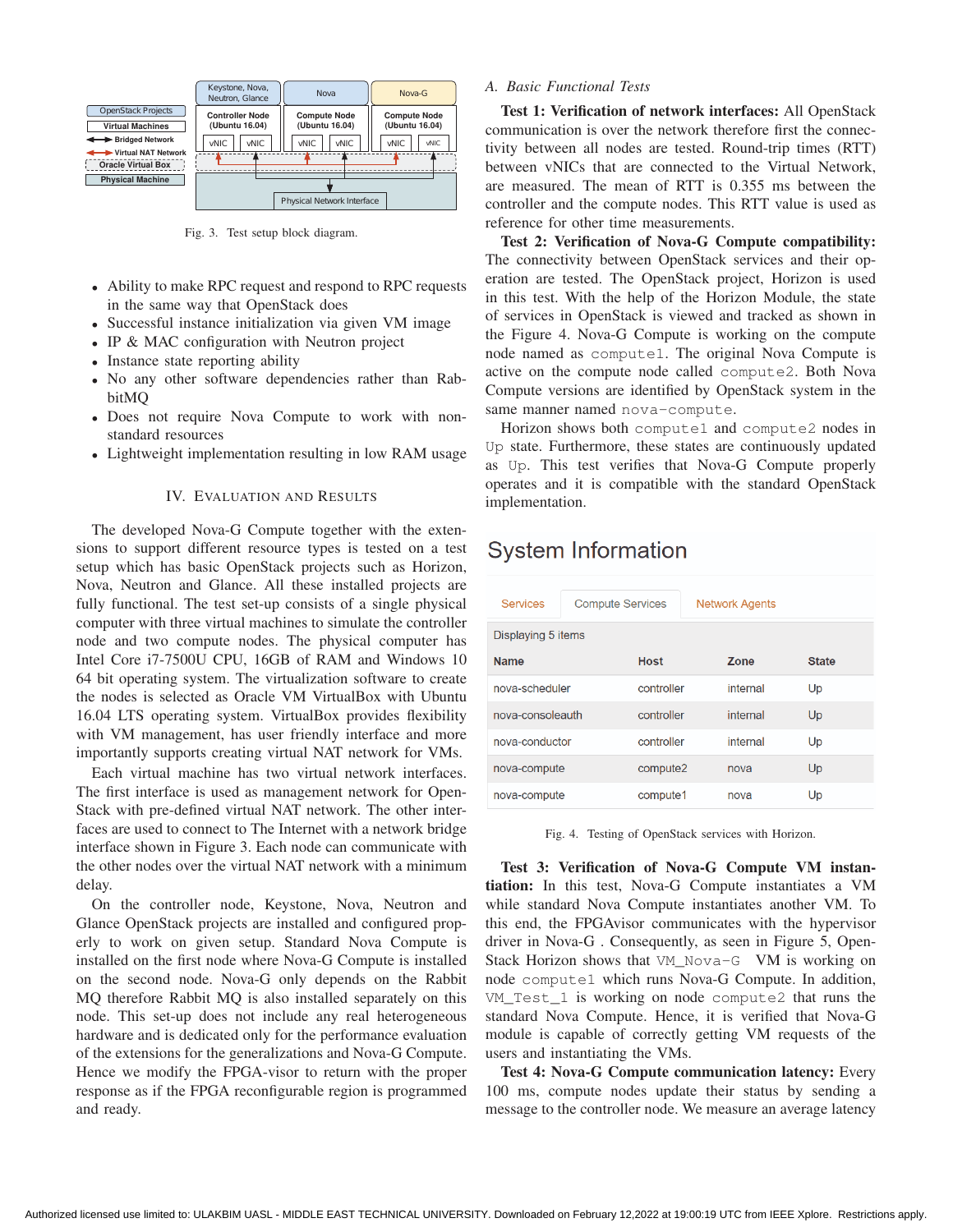| <b>Instances</b>            |                      |                      |               |                          |                             |                             |                              |
|-----------------------------|----------------------|----------------------|---------------|--------------------------|-----------------------------|-----------------------------|------------------------------|
| Instance $ID = \rightarrow$ |                      | Filter               |               | <b>a</b> Launch Instance |                             | <b>The Delete Instances</b> |                              |
| Displaying 2 items          |                      |                      |               |                          |                             |                             |                              |
| Instance<br><b>Name</b>     | Image<br><b>Name</b> | IP<br><b>Address</b> | <b>Flavor</b> | <b>Status</b>            | <b>Availability</b><br>Zone | Power<br><b>State</b>       | <b>Time since</b><br>created |
| VM Nova-G cirros            |                      | 10.0.1.101           | mini          | Active                   | nova                        | Running                     | 0 minutes                    |
| VM Test 1                   | cirros               | 10.0.1.106           | mini          | Active                   | nova                        | Running                     | 3 minutes                    |

Fig. 5. VM instantiation by Nova-G.

of 0.5 ms over 100 measurements between compute1 and the controller node when Nova-G Compute updates the status. Since the mean RTT between nodes is 0.355 ms as measured in Test 1, we conclude that Nova-G Compute works with a minumum overhead.

Nova-G Compute module uses get\_by\_uuid method of Service objects on Nova Conductor to make RPC requests. We measure the mean RPC request response time of Nova-G Compute over a total of 100 different RPC requests made in a time interval of 100ms. The results of measurements are summarized in Table II.

TABLE II NOVA-G COMPUTE COMMUNICATION LATENCY.

| <b>Status Updates</b> | Time (ms)                     |
|-----------------------|-------------------------------|
| Minimum Latency       | 0.4                           |
| Maximum Latency       | 1.2                           |
| Average Latency       | 0.5                           |
| <b>RPC Requests</b>   | $\overline{\text{Time}}$ (ms) |
| Minimum Delay         |                               |
| Maximum Delay         | 30                            |
|                       |                               |

During these tests, the memory usage of Nova-G module is measured during normal operation by Python psutil library. Module has an average memory usage around 33.4 MB.

#### *B. Functional Tests Using Rally*

After verifying the basic functionality of Nova-G Compute, we conduct performance tests using the benchmarking tool Rally [27] to test the overall operation of Nova-G Compute and compare its scalability with the standard Nova Compute. Rally is an external tool that uses OpenStack services to test cloud infrastructure with a standard testing environment. Rally is used by many companies including Intel, IBM, Huawei and Cisco to test the performance and scalability of their clouds [28]. Here we note that, our capability of using Rally for Nova-G Compute tests is an important indicator to show that Nova-G Compute is well integrated to OpenStack.

Our test set-up is on a single physical machine, hence, we test Nova Compute and Nova-G independently so that they do not affect the performance of each other. Accordingly, in each test one compute node is used either with Nova Compute or Nova-G Compute. The corresponding test case block diagrams are shown in Figure 6.



Fig. 6. Test setup used by Rally.

Test 5: Nova-G VM instantiate latency for single requests: We test the performance of Nova-G Compute in the complete operation cycle of standard VM creation, booting and deletions. To this end, Rally sends a VM creation request with a determined flavor and a VM image to the OpenStack cloud which is represented by our test set-up. Afterwards, Rally observes the state of the VM using OpenStack API. When the compute node finishes instantiating of a VM, Rally sends a delete request to the controller node to terminate the VM. Then it starts making a new VM request to the cloud. This process continues over a defined number of iterations. Figure 7 shows the booting and deletion of server times for Nova-G Compute for 50 iterations.

Test 6: Scalability of VM instantiate latency comparison: Rally is configured to make VM instantiation request to OpenStack system in these test. Rally has a configuration parameter for stating the number of concurrent VM requests. For example, if the concurrent VM request parameter is set to 2, Rally keep tracks of VMs on compute nodes and maintains 2 VMs on the compute node for testing period. For this experiment, we run 5 tests where we change the the concurrent VM request number from 1 to 5 in each test. A total of 50 VM requests are handled in each test. All tests are conducted both for original Nova Compute and Nova-G. Comparison between Nova Compute and Nova-G average VM instantiation time is shown in Figure 8. Here we note that FPGAvisor of Nova-G Compute does not execute the actual boot up actions. To this end, the hypervisor boot time of standard Nova Compute is subtracted from the total VM boot time for fair comparison. We observe that the boot time of Nova-G Compute is less than standard Nova Compute because of its lightweight implementation with essential components only.

We present the mean time figures normalized with the VM instantiation time of a single request for Nova-G Compute and standard Nova Compute respectively in Figure 9 for better demonstration of the Nova-G Compute scalability. Here we see that the VM booting time grows linearly with the number of concurrent VM requests. Hence, Nova-G Compute performs as goods as the original Nova Compute in terms of scalability.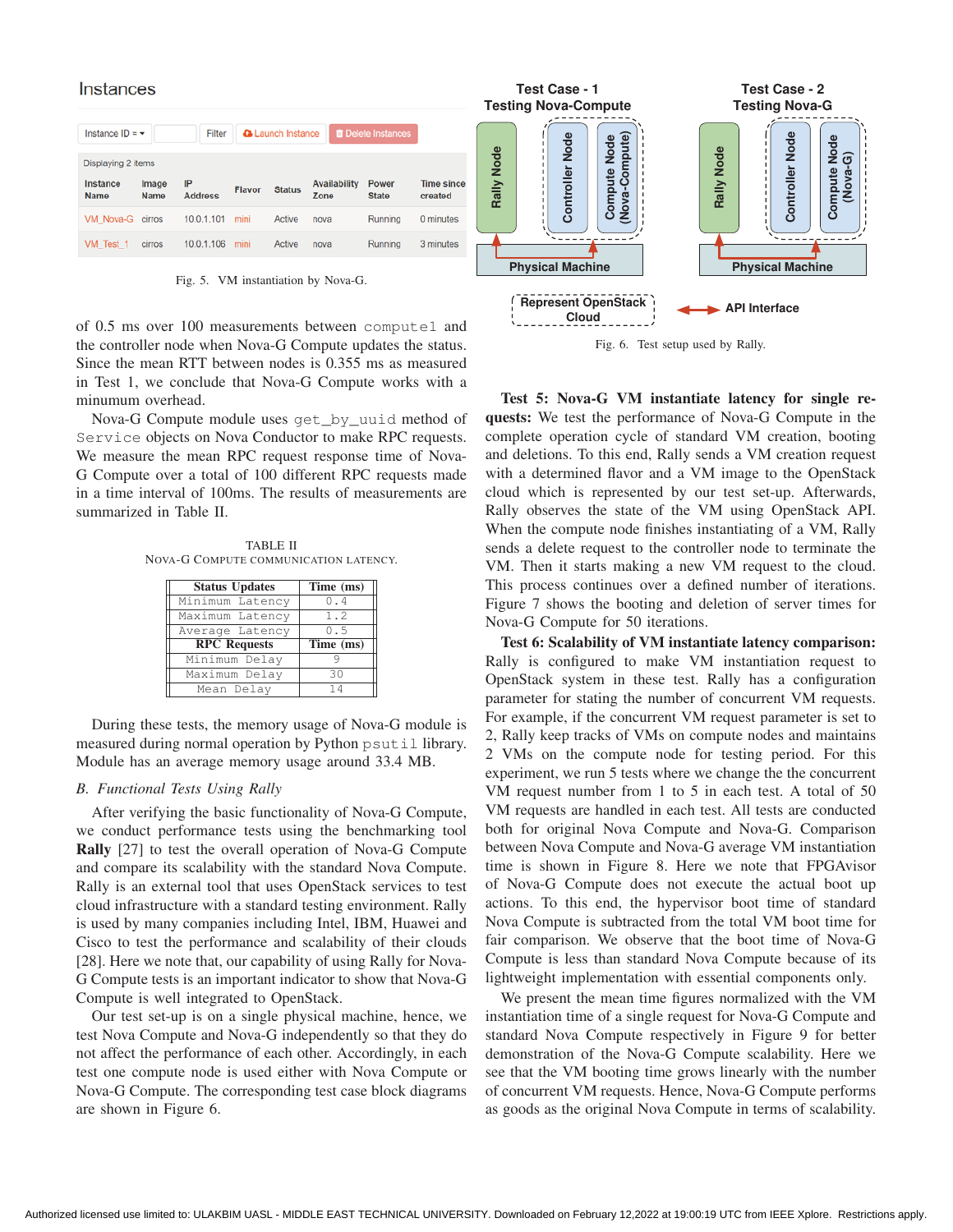

# **Total durations**



5

im

e Norm

alized



Fig. 8. Nova Compute and Nova-G Compute VM boot times.

For each test, we repeat 50 VM instantiations. Our sample means are within the respective percentage error of the true mean with a confidence level of 95% as shown in Table III.

TABLE III CONFIDENCE LEVELS FOR THE TEST RESULTS.

| eurrent<br>v |  |                |  |
|--------------|--|----------------|--|
| L1101        |  | $\overline{ }$ |  |

**Booting Time of Servers vs Concurrent VM** 



Fig. 9. Nova Compute and Nova-G Compute scalability.

# V. CONCLUSION AND FUTURE WORK

In this paper, we propose a generalization for OpenStack resource allocation project Nova to accommodate the new types of resources in hardware accelerated clouds. To this end, we extend the database structures of OpenStack by the new types of resources such as FPGA or GPU. This extension is at the same level with the standard resources of OpenStack database which enables standard Nova Scheduler algorithms to work with these new resource types. More importantly we develop a new lightweight Nova Compute module that we